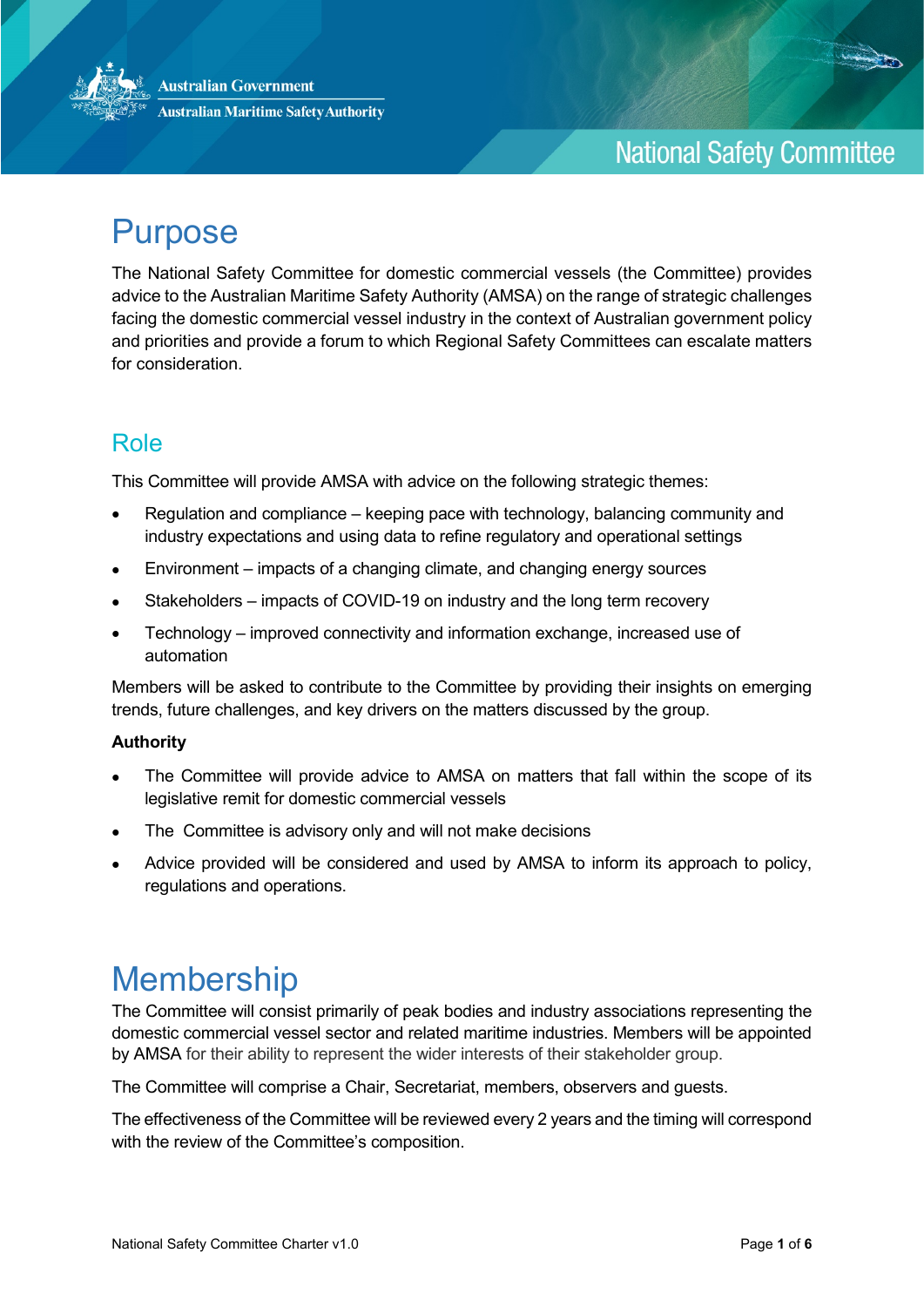### **Chair**

The Chair of the Committee will be AMSA's Deputy Chief Executive Officer.

The Chair may nominate an alternate to cover absences or conflicting priorities of the regulator.

The Chair will ensure:

- meetings and the business of the committee is managed efficiently and effectively
- all members and invitees are engaged at committee meetings
- clear outcomes are reached in regard to each matter discussed
- the committee fulfils the objectives under the Terms of Reference and
- the advice or quidance provided by members will be well considered.

### **Secretariat**

The Secretariat will be provided by the AMSA and is responsible for the efficient coordination of committee activities, including:

- liaising with members to ensure they are adequately prepared for the meeting
- ensuring members are aware of their duties
- communicating actions and outcomes to Regional Safety Committees.

### Members

#### **Responsibilities**

Members are responsible for:

- represent the wider interests of their industry sector
- making every effort to participate in meetings (including those out of session)
- preparing for meetings by reviewing meeting papers before the session and where required seeking clarification
- seeking advice from the stakeholders they represent on matters to be tabled
- participating in discussions (including out-of-session) and providing clear and unambiguous advice to the Chair and
- supporting the work of the Committee publicly.

#### **Tenure**

A member is generally appointed for a fixed term of two years unless:

- the member tenders their earlier resignation (in writing) to the Chair
- the member is released from their appoint at the discretion of the Chair.
- the member breaches the appointment terms and conditions set out in this document, resulting in their termination (in writing) by the Chair, or
- the member's tenure is extended by the Chair in agreement with the member.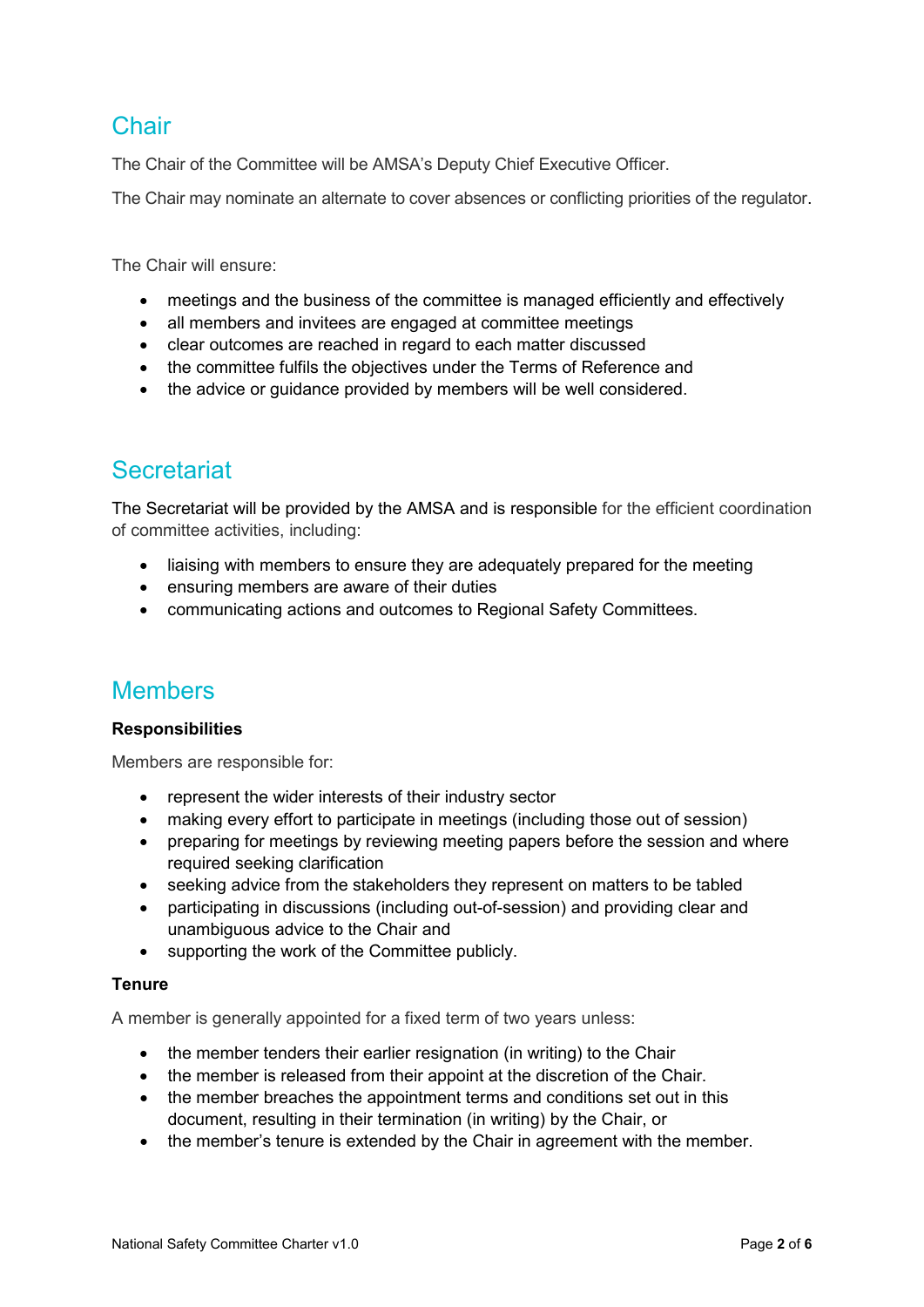#### **Participation costs**

Committee members are required to book and pay for all travel and associated costs to participate in meetings. AMSA will meet all venue and meeting costs, a light meal will be provided for in person meetings in excess of four hours duration.

#### **Non-disclosure**

Where a member is advised that information is confidential the member must not disclose that information without the approval of the Chair.

#### **Media engagement**

Members must not discuss the Committees work with any media or social media agency. This includes providing formal or informal background information, documents or comments. A member approached by the media for information relating to the Committee must direct the media to AMSA.

#### **Publication of biographies**

Members consent to the public disclosure of their appointment as a committee member, and will be asked to also consent to the publication of a photo and basic biographical details about them.

### Observers and guests

Where it is beneficial to the work of the Committee, the Chair may invite:

- federal, state or territory government agencies
- representatives from other AMSA stakeholder committees
- subject matter experts or
- guest speakers.

### Values

All participants will agree to demonstrate the following values at all times during their engagement on the Committee.

**Professional** – engage with and contribute to the work to deliver quality outcomes.

**Respectful** – act with integrity, treat others with respect and courtesy.

**Collaborative** – value the opinions of others and work collectively to achieve outcomes.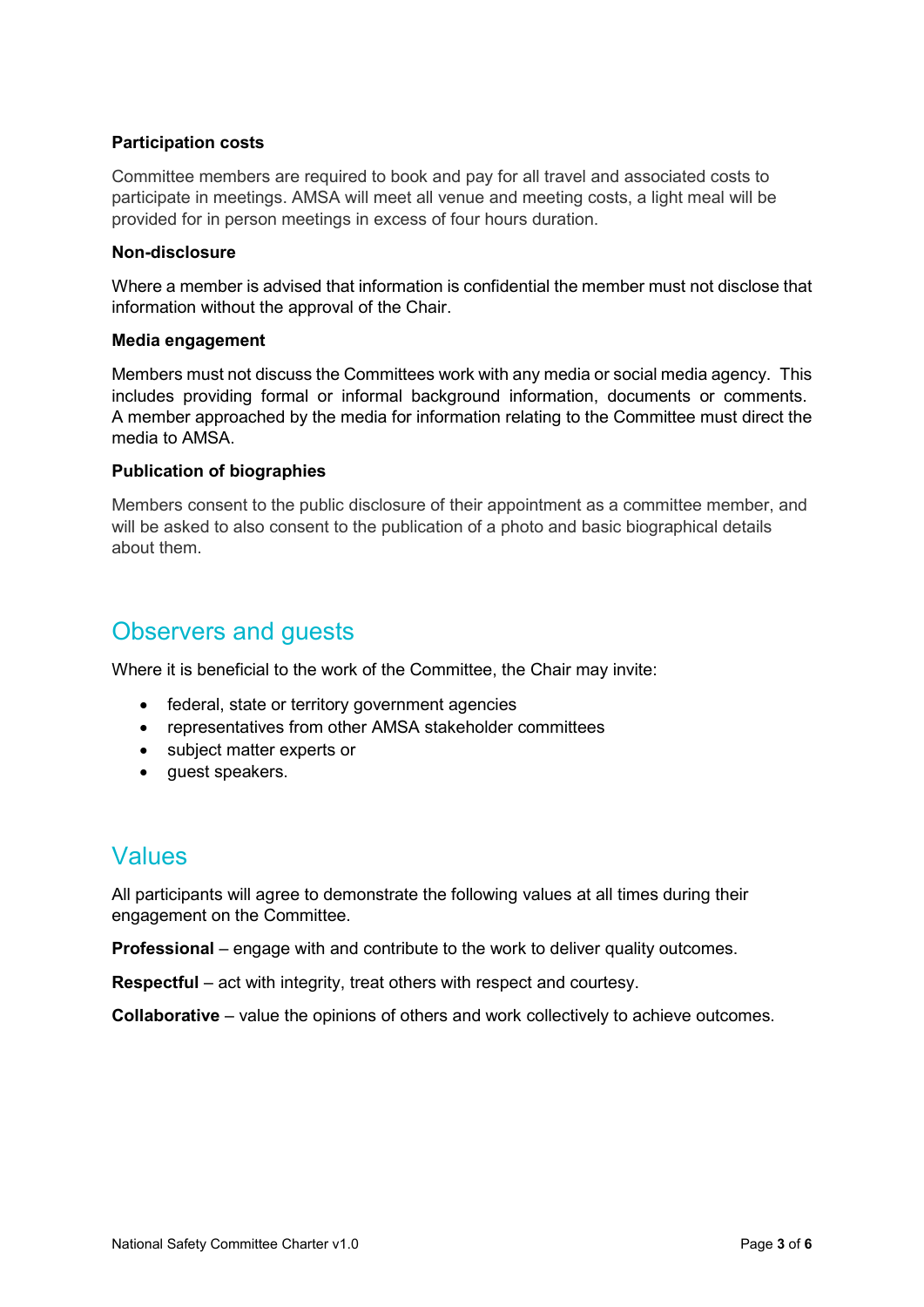# Governance arrangements

### **Composition**

The Committee may have up to 14 permanent members, appointed for a two year fixed term.

The Committee will consist primarily of organisations who can represent a group of stakeholders. However, AMSA recognises that industry has many experts able to provide valuable insights. Two positions will be reserved for independent experts with extensive skills and expertise in any sector of the maritime industry. These experts will be expected to contribute independent views to matters discussed.

Committee representation will seek to represent both the diversity of domestic commercial vessel operations and related industries (as listed below) and industry's geographic distribution to bring both national and state based views.

- Class 1 Passenger vessel (13 or more passengers)
- Class 2 Non-passenger vessel (up to 12 passengers)
- Class 3 Fishing vessel
- Class 4 Hire and drive vessel used by the hirer for recreational purposes only
- Offshore operations (within 200 nautical miles)
- Restricted offshore operations (within 30 nautical miles)
- Marine tourism
- Inland tourism
- Fishing
- Aquaculture
- Oil and gas
- Supply chain
- Tug and barge
- Builders and architects
- Marine surveyors
- Seafarer training
- Seafarer welfare
- Volunteer marine rescue associations
- Heritage vessel operations
- Indigenous heritage

### Selection

AMSA will invite expressions of interest from peak bodies, industry associations and individuals who are engaged and interested in improving safety in the domestic commercial vessel sector.

Expressions of interest will be considered by an AMSA selection panel against the organisation's ability to demonstrate the following:

- a strong commitment and engagement in improving safety
- the industry sector they are able to representation, including geographical spread
- an established network and regular communication with the sector they are representing
- the knowledge, and depth of experience, of the nominated representative in the sector.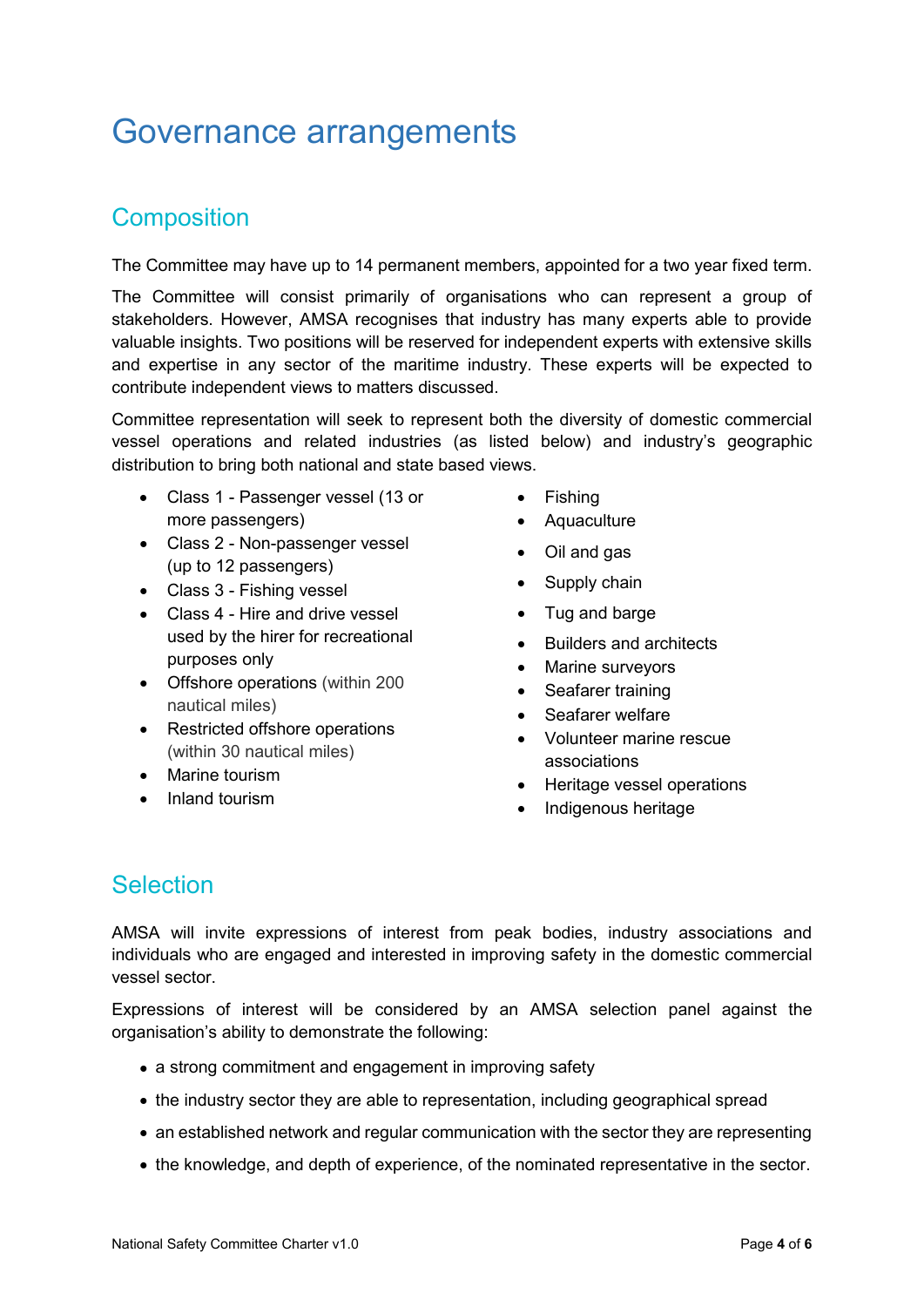If more than one submission is found suitable for a particular sector, the selection panel will rank the submissions. The position will be offered to the submission found most suitable. Other submissions found suitable will be placed on file and invited, in order of suitability, to become a member when the initial appointment period expires (2 years).

If the desired composition cannot be achieved through the selection process, AMSA may invite organisations to participate in the Committee.

All expressions of interest must be received by the deadline stated in the invitation and in the format specified. Late submissions will not be accepted.

### Appointment

AMSA's selection panel will comprise:

- National Operations Manager Regions (regional engagement)
- Manager Communications (strategic engagement)
- Advisor Business Support, Standards (implementation)

The selection panel will make a recommendation to the Chair of the Committee for their consideration. The Chair will confirm the appointments to be made giving due consideration to the recommendations of the selection panel.

The decision by the Chair is final.

### Meeting coordination

The Chair and Secretariat will make every effort to schedule meetings at a time convenient to Members, and to provide at least one month notice of confirmed meeting dates.

Meetings will be held twice a year, by virtual means. The Chair may propose that one of the meetings be held in person and at that meeting, members will have the option of attending in person or virtually.

The Secretariat, will arrange meetings and support attendance, by telephone, video conference or other appropriate means as necessary.

Members will advise the Secretariat as soon as possible if they are unable to attend a meeting. If members are unable to attend a meeting, they may nominate a proxy for consideration and endorsement by the Chair.

In the event the majority of members cannot attend on a proposed date the Chair will consult on an alternate date for a meeting to be held.